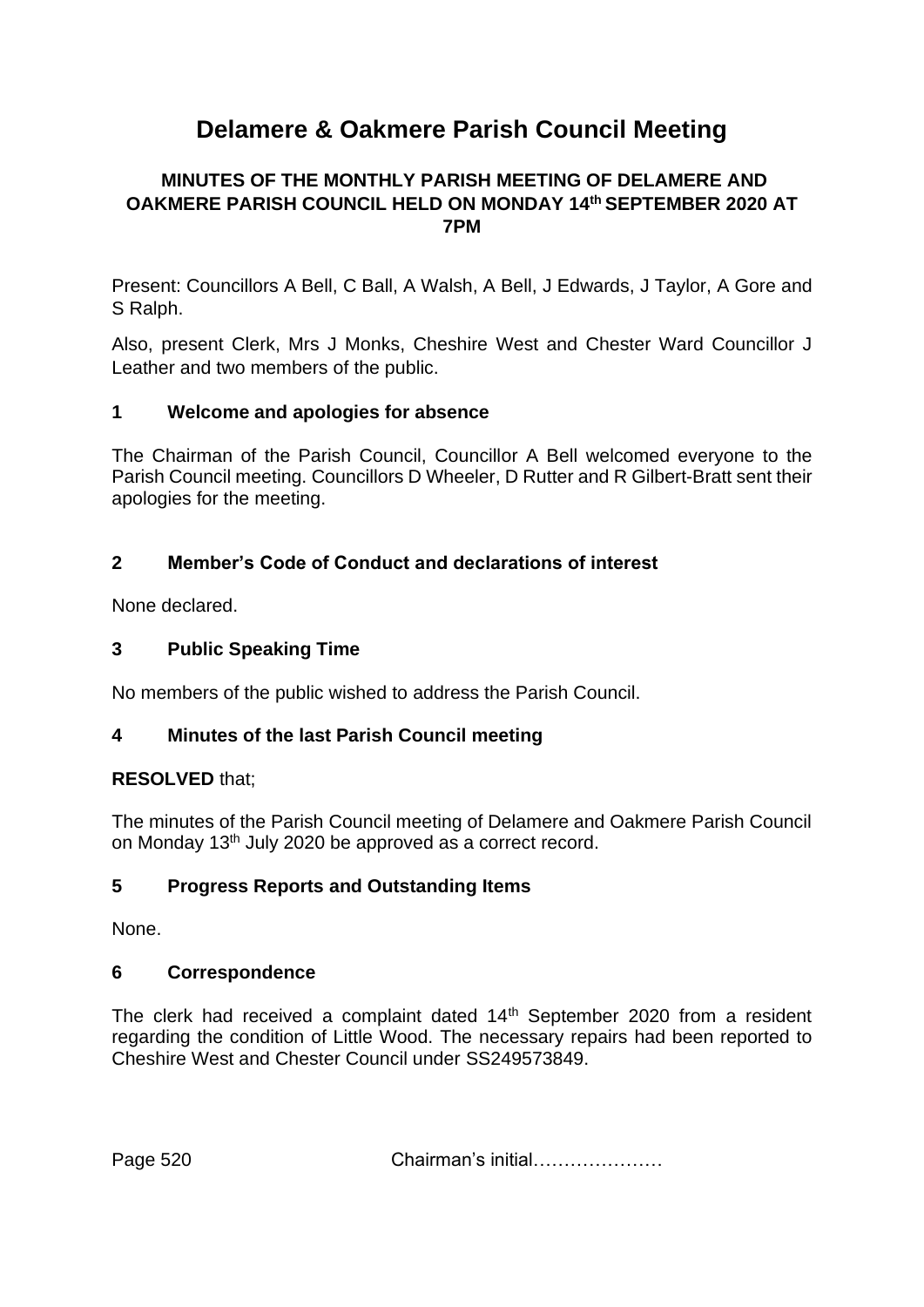# **7 Planning**

The Parish Council considered all of the planning applications that had been received up to 14th September 2020.

#### **RESOLVED** that;

- (a) No objections for 20/02305/FUL, Demolition of existing buildings, car park and yard and erection of two dwellings and one detached garage with associated access, materials and landscaping, Easy Life GM Ltd Chester Road Oakmere.
- (b) No comments were submitted with regards to 20/02342/FUL, Detached garage and garden store (Re-submission of 20/01149/FUL), Fishpool Farm Fishpool Road Delamere.
- (c) No objections for 20/02693/FUL, Two storey side extension and conversion into 6 apartments, Sandy Brow Stables Tarporley Road Delamere.
- (d) No objections for 20/02549/S73, Variation of condition 2 (plans) of planning permission 18/00077/FUL, Sandy Brow Stables Tarporley Road Delamere.

#### **8 Finance**

The clerk reported that the current bank balances were as follows and bank statements showing these amounts were presented and signed by the Chairman.

Bank account balance is £27,594.29 as at 31st August 2020.

Unpaid cheque is £276.80. Total Income for July and August 2020 is £511.00 advertising income. The clerk reported that all advertising income for the July newsletter has been paid in full.

(The bank balance amount includes the New Homes Bonus fund)

Earmarked funds as follows;

£3160.00 for speed sign on Station Road agreed at December 2019 meeting. £2,000 for Frith Avenue project, resolved to spend in November minutes.

New Homes Bonus fund (which is included in the bank balance) is £12,747.59.

# **RESOLVED** that;

the following payments be authorised;

Page 521 **Chairman's initial…………………**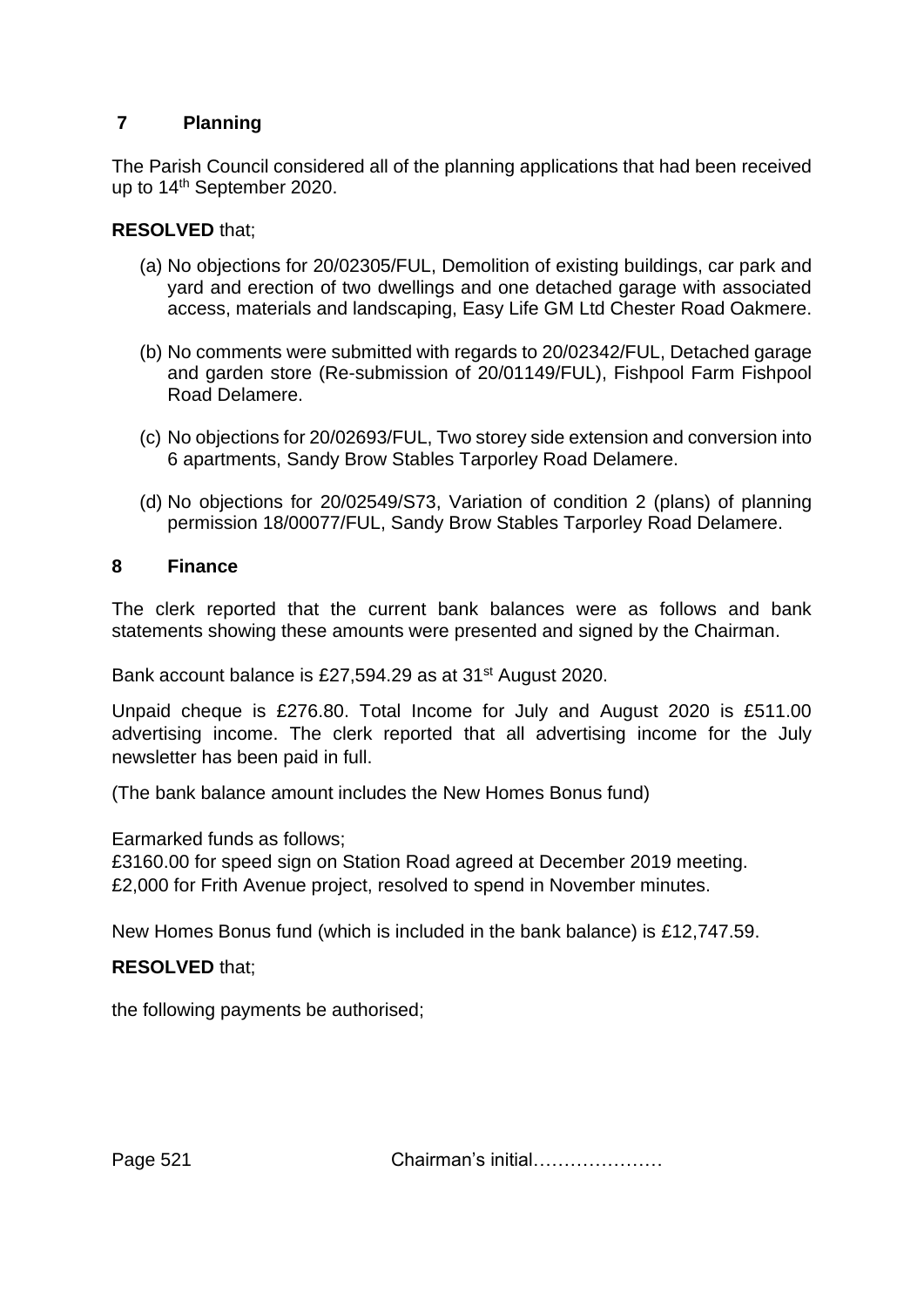| Method<br>of<br>payment            | Payee                                | Particulars of payment                                                 | Amount  |
|------------------------------------|--------------------------------------|------------------------------------------------------------------------|---------|
| Standing<br>Order 21 <sup>st</sup> | <b>Clerk</b>                         | <b>Salary for August</b>                                               | £369.39 |
| Standing<br>Order 21 <sup>st</sup> | <b>Cheshire Pension Fund</b>         | <b>Employers</b><br>&<br>employees<br>contribution for August          | £137.26 |
| Standing<br>Order 21 <sup>st</sup> | <b>Clerk</b>                         | Salary for September                                                   | £369.19 |
| Standing<br>Order 21 <sup>st</sup> | <b>Cheshire Pension Fund</b>         | <b>Employers</b><br>&<br>employees<br>contribution<br>for<br>September | £137.26 |
| 001086                             | <b>Clerk</b>                         | <b>Expenses for August</b>                                             | £33.80  |
| 001087                             | <b>Clerk</b>                         | <b>Expenses for Sept</b>                                               | £57.98  |
| 001088                             | <b>Clive George</b>                  | <b>Newsletter</b><br>printing<br>costs                                 | £548.26 |
| 001089                             | <b>Cheshire Community Action</b>     | Membership<br>Annual<br>Subscription                                   | £20.00  |
| 001090                             | Information Commissioner's<br>Office | <b>Data Protection annual</b><br>fee                                   | £40.00  |
| 001091                             | <b>HMRC</b>                          | <b>Quarterly Payment</b>                                               | £277.00 |

# **9 Interactive speed sign on Station Road**

The contractor appointed for the installation of the speed sign on Station Road have now stated that they can still supply the sign and the equipment for the same price but the installation costs have increased and as such the total cost is now £3,810.00.

Concern was expressed regarding the escalation of the costs and funding this project.

# **RESOLVED** that;

The additional cost would be paid subject to a grant of £1,000 from the Ward Members budget.

The clerk was asked to contact the supplier for a final quotation and for reassurance that the cost would not be increased at a future date.

Page 522 **Chairman's initial………………**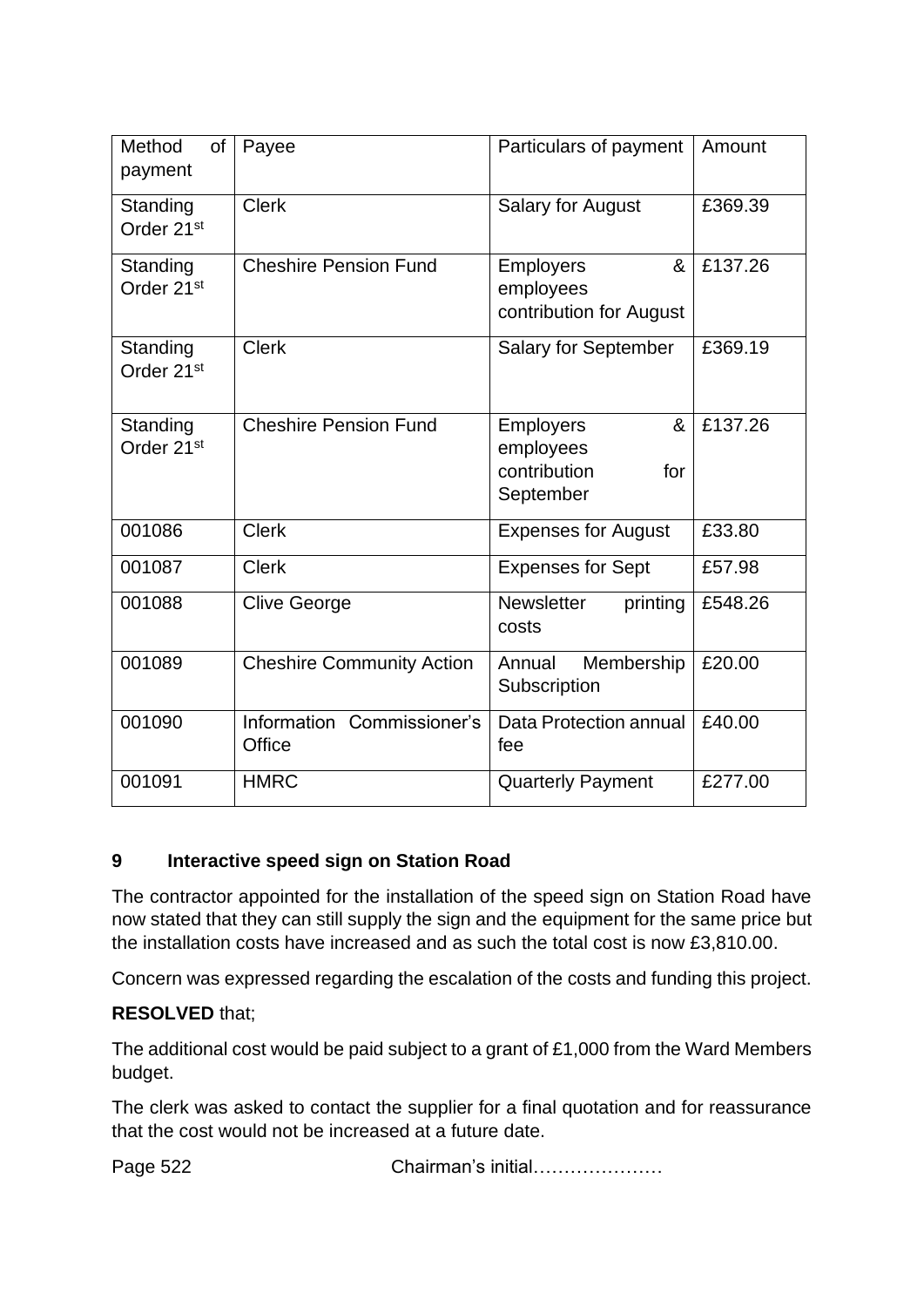The clerk would submit a grant form to obtain £1,000 from Ward Members budget.

# **10 Grit bins**

The clerk had circulated the Parish Council minutes from April 2020 regarding the current situation with regards to the installation of grit bins.

# **RESOLVED** that;

Councillor A Gore and A Bell will undertake some public consultation on this matter and the clerk was asked to contact the Highways Department of Cheshire West and Chester Council regarding advertising via the 115E Advertising process in the following locations.

- A grit bin on land near the Parish Council notice board on the left as you turn right coming from the direction of Chester off the A556, into Mere crescent.
- One is the corner of Station Road and Frith Avenue.
- Corner of Mere Crescent.

# **11 Goods Vehicle Operating Licence for Depot 556 Chester Road Oakmere**

A licence had been applied for the depot near the Court House development in Oakmere. The operator had been granted a temporary licence and the Parish Council had received complaints from residents regarding this. Cheshire West and Chester Ward Councillor J Leather confirmed that he had been involved with the residents complaints. Due to the type of application only certain types of parties could object and the Parish Council was not able to make an objection. It was understood that the Head of the Highways Department of Cheshire West and Chester Council will object on access/safety issues. The Planning Department of Cheshire West and Chester Council are also looking into this issue. Cheshire West and Chester Ward Councillor J Leather needed more history on this site as such local residents will be contacted regarding this matter. The clerk was requested to circulate a copy of the Oakmere Planning Framework document to see if there was any information relating to the its use.

# **12 Virtual meetings subscription**

# **RESOLVED** that;

The free zoom sessions will continue for meetings at this present time. The clerk will set up two free zoom sessions to allow for extra time if required for each meeting.

# **13 NATTRAN/NW/S247/4117 –The proposed stopping up for Footpath FP4 Delamere Forest.**

The clerk received an email from Concept Town Planning Ltd dated 20<sup>th</sup> August 2020 relating to their application for the proposed stopping up of footpath FP4.

Page 523 Chairman's initial…………………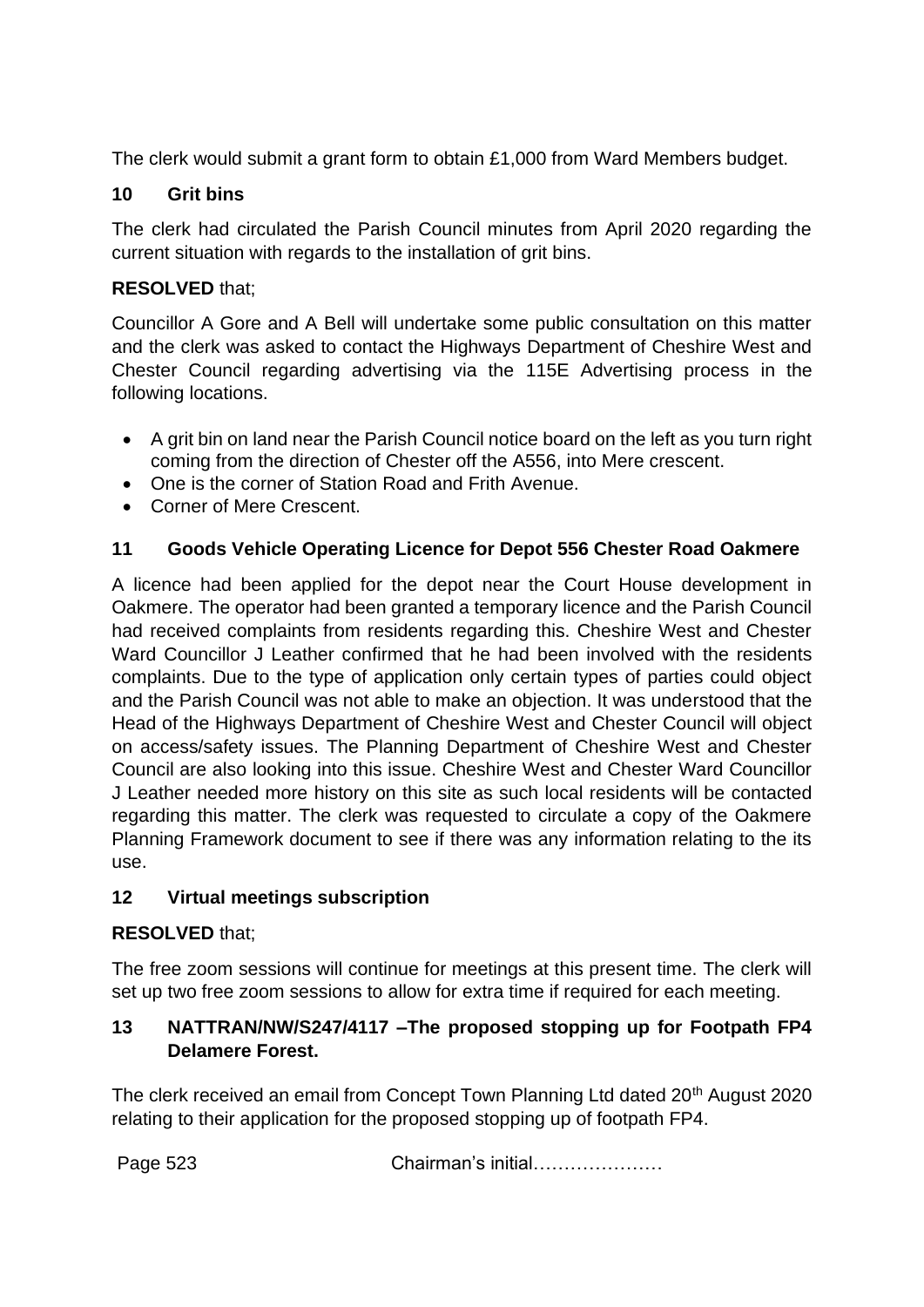# **RESOLVED** that;

Councillor J Edwards will draft a response to be sent to the Dept of Transport from the Parish Council.

# **14 Woodland Trust trees**

The clerk confirmed that the Woodland Trust trees ordered would be delivered in November 2020. Councillor R Rutter had offered to assist, and Councillor J Edwards will co-ordinate the planting.

# **15 Update from Cheshire West and Chester Councillors**

Cheshire West and Chester Ward Councillor J Leather reported that there were consultation regarding adult social care and supporting carers from Cheshire West and Chester Council.

Cheshire West and Chester Ward Councillor J Leather reported that he had contacted the Highways Department regarding the request from Councillor A Gore for repairs on Eddisbury Hill. The Highways Department had looked into the matter and had stated that there were no funds available for additional repairs at this time. Councillor A Gore will contact the Highways Department directly regarding this as the route was well used and was a safety hazard.

# **16 Councillor's report and future agenda items**

Councillor A Bell reported that he had been in contact with the site developers at Earlsbrook/Marley Tiles Housing development and they were hoping to finish the roundabout in the next three weeks. They had however confirmed that they were awaiting consent from Network Rail before any bridge alterations could commence.

Councillor A Bell reported that the missing dog had been found in Hartford and had now been returned to its owner.

# **17 Date and time of next meeting**

The next Parish Council meeting is Monday 19<sup>th</sup> October 2020 at 7pm.

# **Part 2; contains confidential information and only Councillors and reporting officers can be present.**

# **18. National Pay Award 2020/2021**

The clerk had received notification dated 26<sup>th</sup> August 2020 from the National Association of Local Councils regarding the nationally agreed pay award for 2020/2021.